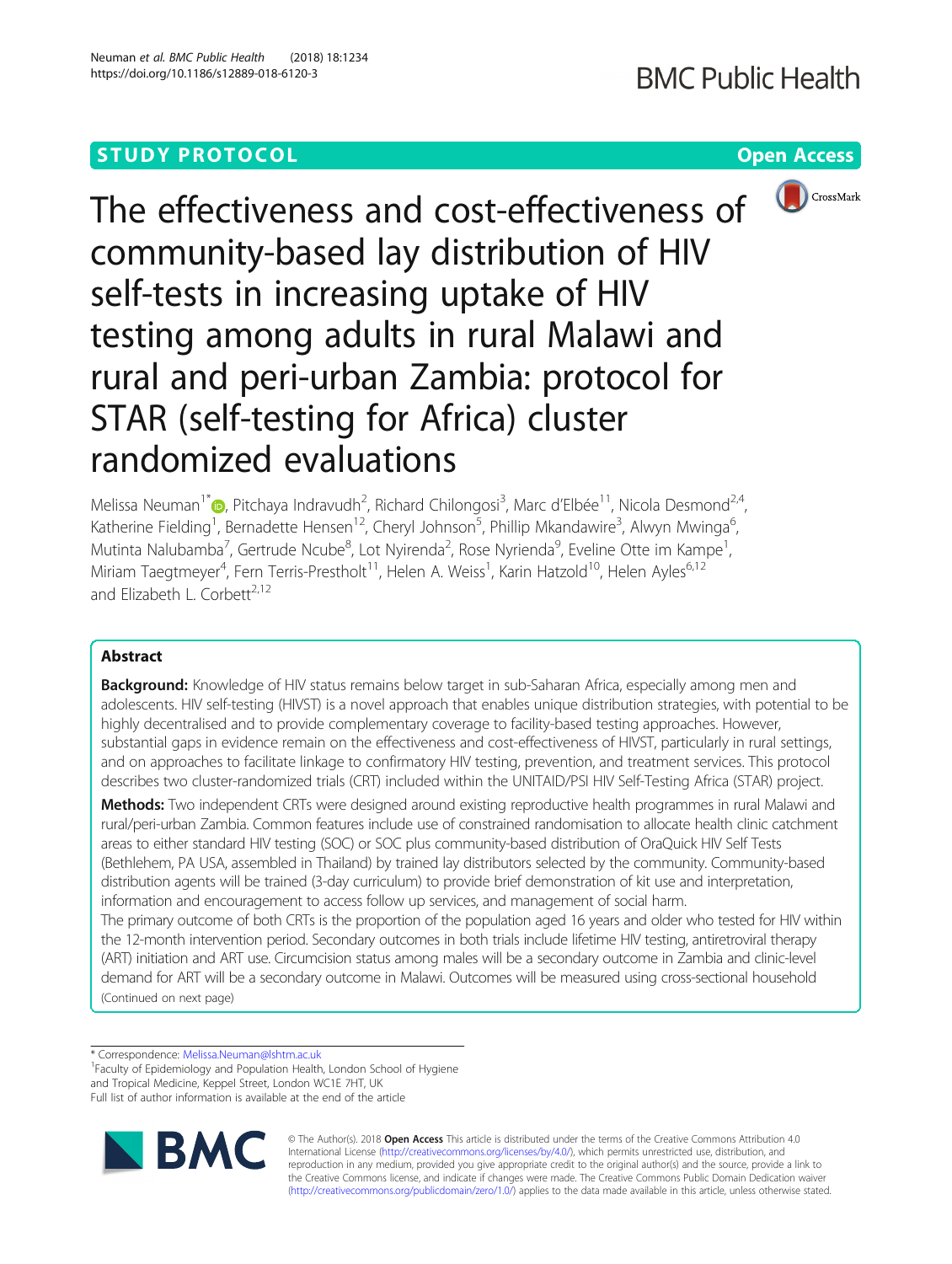### (Continued from previous page)

surveys, and routine data extraction from participating clinics. Costing studies will be used to evaluate the cost-effectiveness of the intervention arm. Qualitative research will be used to guide distribution and explore reasons for testing and linkage to onward care.

Discussion: The STAR-Malawi and STAR-Zambia trials will provide rigorous evidence of whether community-based lay HIVST distribution is an effective and cost-effective approach to increasing coverage of HIV testing and demand for followon HIV services in rural and peri-urban communities in sub-Saharan Africa.

Trial registration: Clinicaltrials.gov, Malawi: [NCT02718274](https://clinicaltrials.gov/ct2/show/NCT02718274), 18 March 2016; Zambia: [NCT02793804](https://clinicaltrials.gov/ct2/show/NCT02793804), 3 June 2016. Protocol date: 21 February 2018.

Keywords: HIV/AIDS, Self-testing, Malawi, Zambia

# Background

Knowledge of HIV status remains low in many parts of sub-Saharan Africa, particularly among men and adolescents (aged 10–19) [\[1](#page-11-0)]. As a gateway to treatment and prevention services, HIV testing is key to achieving United Nation's (UN) 2020 fast track targets [[2](#page-11-0), [3\]](#page-11-0). However, recent population-based data from Malawi and Zambia show that the percent of people with HIV (PHIV) who know their status is far lower than the 90% benchmark set by the UN, with only 73% of PLHV in Malawi and 67% of PLHIV in Zambia aware of their status in 2015 [[4](#page-11-0), [5](#page-11-0)]. Despite integration and decentralisation of facility-based HIV testing services in antenatal care, tuberculosis clinics and primary care, as well as community-based outreach to reach remote and under-served communities, knowledge of status remains low [\[6,](#page-11-0) [7\]](#page-11-0). To overcome these gaps and achieve the UN testing targets, novel and affordable approaches are needed.

HIV self-testing (HIVST) has potential to increase accessibility to and uptake of HIV testing, particularly among populations not well-served by existing HTS. In HIVST, individuals collect their own specimen, conduct their own test, and interpret their own result. In 2016, the World Health Organization (WHO) recommended HIVST as a way to expand HTS services, particularly to high risk and underserved populations [\[8\]](#page-11-0). Early studies in Malawi and elsewhere have shown HIVST to be acceptable, and that oral fluid HIVST kits can be performed accurately, especially when provided with a brief in-person or video demonstration along with instructions-for-use provided by the manufacturer [\[9](#page-11-0)–[11](#page-11-0)].

HIVST may provide more readily affordable and sustainable community-based HTS than existing models [\[12](#page-11-0), [13\]](#page-11-0). Cost-effectiveness was shown for a community-based HIVST study in urban Malawi [\[14](#page-11-0), [15](#page-11-0)]. Despite the potential impact of HIVST, evidence concerning cost-effectiveness for rural communities is limited. Few data to inform evidence-based choices between different HTS options for encouraging timely linkage to confirmatory testing and prevention and treatment services.

The Unitaid/PSI STAR (HIV Self-Testing Africa) project was developed to strengthen the evidence base around the

effective use of HIVST in sub-Saharan Africa. STAR includes the design, implementation, and evaluation of a variety of HIVST distribution models and post-test linkage strategies. STAR also promotes the development of regulatory and policy environments enabling distribution of quality-assured HIVST kits. This protocol describes two CRTs within the STAR project assessing the effectiveness and cost-effectiveness of community-based HIVST distribution models in Malawi and Zambia.

#### Study objectives

The overall objective of these trials is to evaluate the effectiveness of distribution of oral-fluid HIVST kits by community-based distribution agents (CBDA) on uptake of HIV testing, including coverage of recent (within 12 months) and lifetime testing among the population ages 16 years and older, and on ART initiation. The Zambia study also assesses the impact of self-testing on men's circumcision status, and the Malawi study evaluates differences between arms in linkage to ART (offered routinely under a "test-and-start" strategy by the Government of Malawi) through extraction of clinic-level ART initiation data. Formative research, consisting of qualitative studies and discrete choice experiments (DCEs), will inform the final intervention design, training materials, social harms definitions. Procedures for reporting social harms related to the intervention are informed by qualitative research in each setting. Qualitative research and DCEs will also be used to maximise preferences for service configurations offered for testing and linkage, and to understand participant experiences. Costing studies and a cost-effectiveness analysis of the interventions will also be conducted.

Specific hypotheses tested by the trials include that community-based distribution of HIVST kits will increase:

- (1) the proportion of the population who have tested for HIV within the past 12 months;
- (2) the proportion of the population who have ever tested for HIV;
- (3) the rate of ART initiations in clinics serving populations that received HIVST distribution.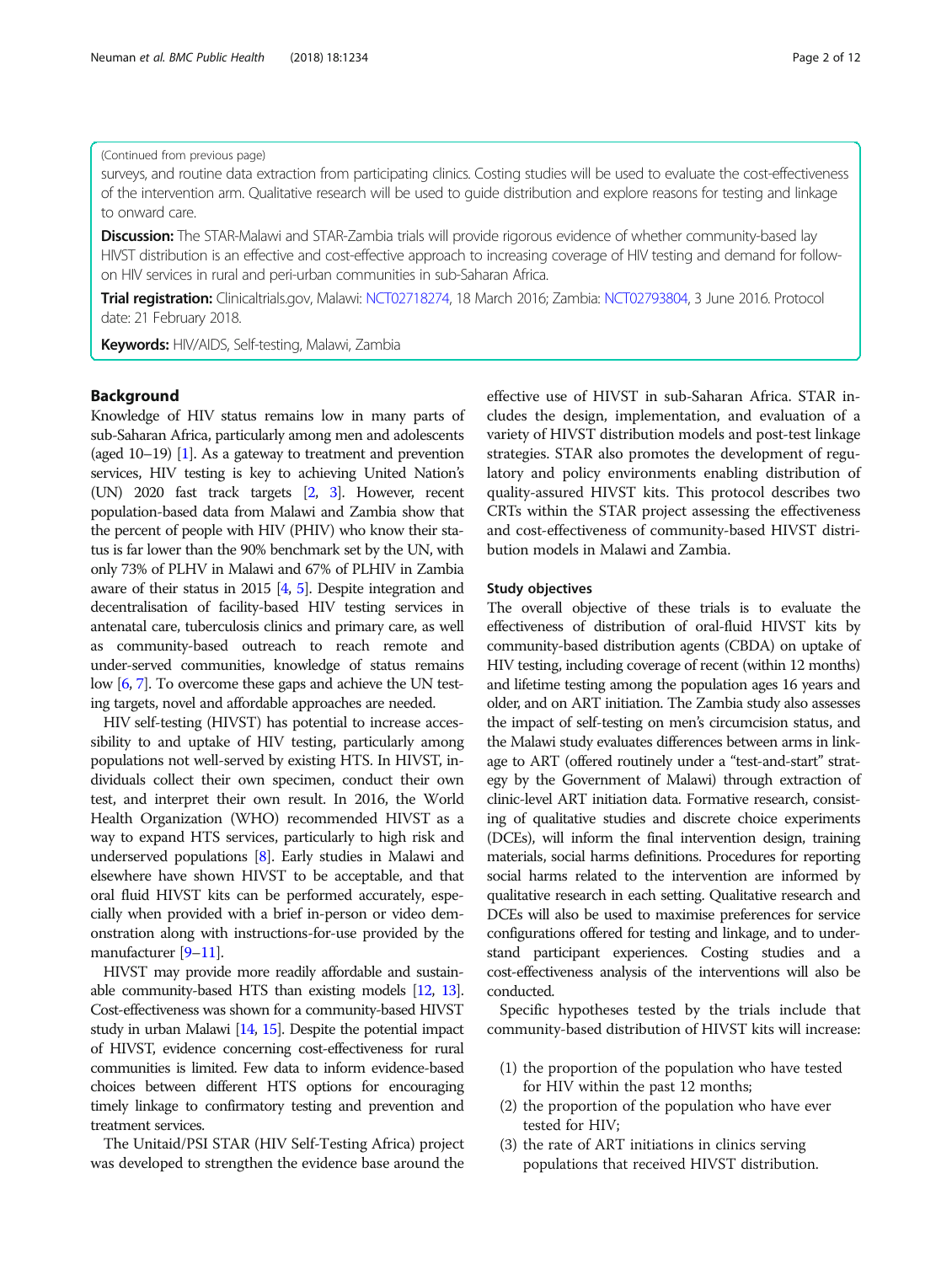## Methods and design

### Settings

CRTs will be conducted in rural settings in Malawi (Blantyre, Machinga, Mwanza and Neno districts) and rural, urban and peri-urban settings in Zambia (Ndola, Kapiri Mposhi, Lusaka and Choma districts). (Tables 1 and [2](#page-3-0) provide additional information on the study sites).

#### Study design

Using a parallel arm design, clinics will be randomly allocated either to receive community-based HIVST distribution in a defined catchment area, or to continue with usual clinic-based HTS (standard of care [SOC]). Clinic catchment areas will be randomized rather than individual testers because the intervention was designed to be delivered by community-based distributors. Individual-level randomization would therefore be inappropriate.

In Malawi, 22 rural primary health clinics will be randomized 1:1 to receive the HIVST intervention or SOC. Within the HIVST intervention arm, CBDAs will also be randomized 1:1 to provide either referrals to home-based ART initiation or the usual referrals to the clinic. Each clinic will contain a pre-defined, concentrated area of implementation, with two villages in each area selected for the baseline and endline household surveys, respectively.

In Zambia, 12 primary health clinics in 4 districts will be pair-matched within districts by distance to the district medical office and catchment area population, and randomized 1:1 to provide the HIVST intervention or SOC.

## Intervention and standard of care

Both trials will assess the effectiveness of communitydistributed HIVST on HIV testing uptake using Ora-Quick HIV Self Tests (Bethlehem, PA USA, assembled in Thailand) including instructions-for-use translated by the manufacturer into local languages (Chichewa in Malawi; and Nyanja, Tonga, and Bemba in Zambia). The specificity and sensitivity of the test kit in a general rural population in sub-Saharan Africa will be assessed in separate studies [[16\]](#page-11-0). HIVST kits will be stored and

#### Table 1 HIV STAR-Malawi study clinics

| District     | Clinic name                   | Clinic Catchment<br>Population (2014-2015) | $(2014 - 2015)$ | Total HIV tests Percent HIV-positive tests<br>(Number of positive tests / total tested at clinic 100%) | Allocation   |
|--------------|-------------------------------|--------------------------------------------|-----------------|--------------------------------------------------------------------------------------------------------|--------------|
| Blantyre (N) | Chikowa Health Centre         | 34,317                                     | 4128            | 8.0%                                                                                                   | <b>HIVST</b> |
| Blantyre (N) | Dziwe Health Centre           | 18,430                                     | 1794            | 7.6%                                                                                                   | <b>SOC</b>   |
| Blantyre (N) | Lirangwe Health Centre        | 27,880                                     | 3268            | 14.4%                                                                                                  | <b>SOC</b>   |
| Blantyre (N) | Makata Health Centre<br>Lunzu | 37,000                                     | 3502            | 6.9%                                                                                                   | <b>SOC</b>   |
| Blantyre (S) | Madziabango Health<br>Centre  | 15,000                                     | 2281            | 7.2%                                                                                                   | <b>HIVST</b> |
| Blantyre (S) | Mpemba Health Centre          | 23,600                                     | 5027            | 10.9%                                                                                                  | <b>HIVST</b> |
| Blantyre (S) | Pensulo Health Centre         | 19,172                                     | 706             | 9.8%                                                                                                   | SOC          |
| Blantyre (S) | Soche Maternity               | 16,208                                     | 784             | 13.6%                                                                                                  | <b>HIVST</b> |
| Machinga     | Chikweo Health Centre         | 82,581                                     | 6938            | 6.8%                                                                                                   | <b>HIVST</b> |
| Machinga     | Mangamba Health Centre        | 22,364                                     | 5344            | 6.1%                                                                                                   | <b>HIVST</b> |
| Machinga     | Mbonechera Health Centre      | 112,934                                    | 1195            | 7.6%                                                                                                   | SOC          |
| Machinga     | Mkwepere Health Centre        | 19,317                                     | 2715            | 6.6%                                                                                                   | <b>SOC</b>   |
| Machinga     | Namanja Health Centre         | 34,678                                     | 3930            | 6.8%                                                                                                   | <b>HIVST</b> |
| Machinga     | Nayuchi Health Centre         | 21,582                                     | 2642            | 11.5%                                                                                                  | SOC          |
| Machinga     | Ngokwe Health Centre          | 40,778                                     | 7165            | 5.3%                                                                                                   | <b>SOC</b>   |
| Mwanza       | Kunenekude Health Centre      | 12,085                                     | 2758            | 4.9%                                                                                                   | <b>HIVST</b> |
| Mwanza       | Thambani Health Centre        | 19,056                                     | 2561            | 5.0%                                                                                                   | SOC          |
| Mwanza       | Tulonkhondo Health<br>Centre  | 16,700                                     | 2261            | 4.1%                                                                                                   | SOC          |
| Neno         | Chifunga Health Centre        | 11,250                                     | 1994            | 6.0%                                                                                                   | <b>HIVST</b> |
| Neno         | Ligowe Health Centre          | 15,025                                     | 2118            | 5.0%                                                                                                   | <b>SOC</b>   |
| Neno         | Luwani Health Centre          | 4452                                       | 1027            | 5.3%                                                                                                   | <b>HIVST</b> |
| Neno         | Magareta Health Centre        | 7547                                       | 1550            | 3.4%                                                                                                   | <b>HIVST</b> |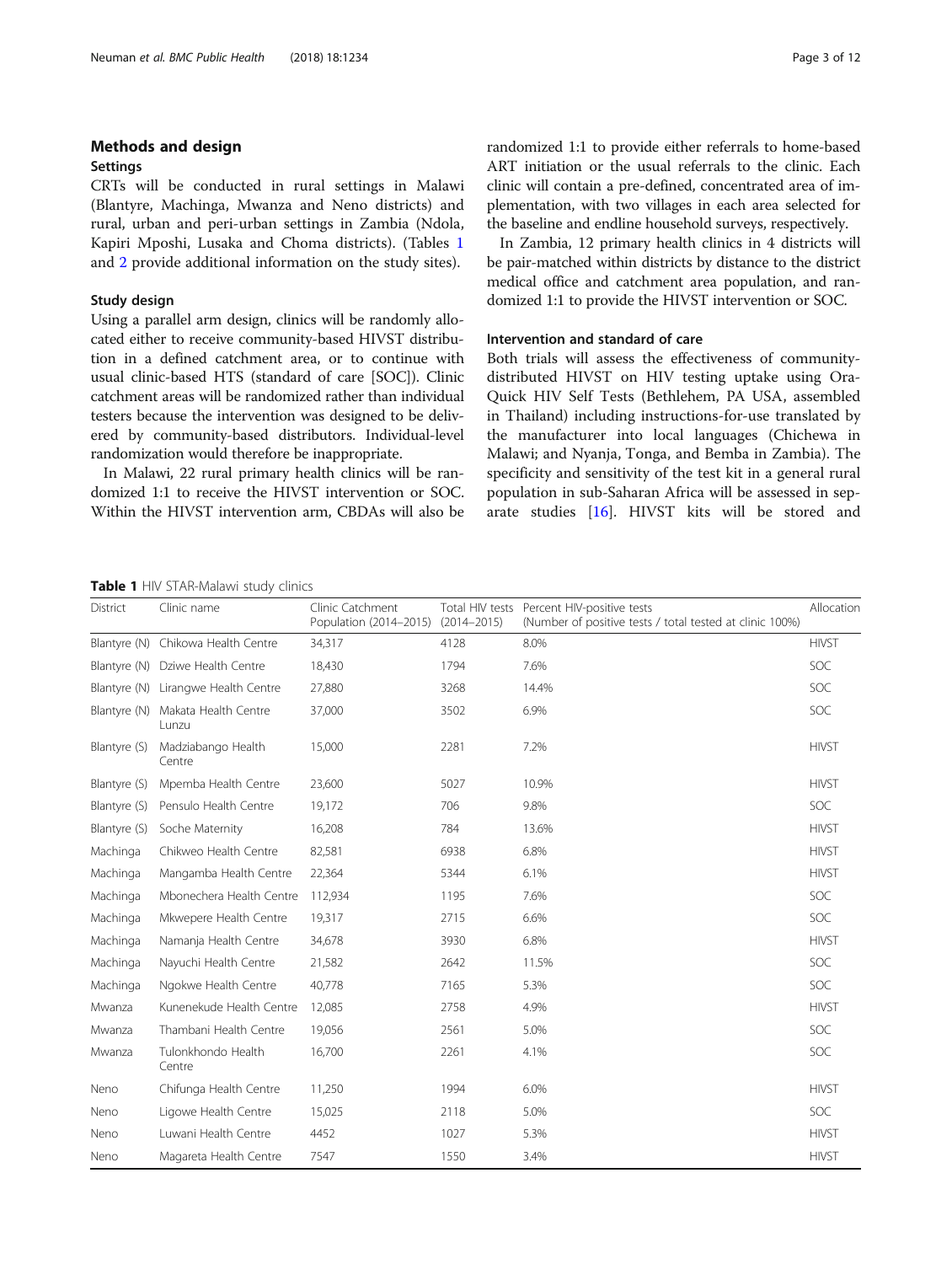<span id="page-3-0"></span>Table 2 HIV STAR-Zambia study clinics

| Pair | District       | Community    | Type of community<br>(rural/peri-urban) | Distribution models       | Population (2016) | Distance to district medical<br>office in km | Allocation   |
|------|----------------|--------------|-----------------------------------------|---------------------------|-------------------|----------------------------------------------|--------------|
|      | Choma          | Mbabala      | Rural                                   | Community, facility, VMMC | 11.415            | 33                                           | <b>HIVST</b> |
|      | Choma          | Mapanza      | Rural                                   | Community, facility, VMMC | 14,528            | 75                                           | SOC.         |
| 2    | Choma          | Batoka       | Rural                                   | Community, facility, VMMC | 15,566            | 33                                           | <b>HIVST</b> |
| 2    | Choma          | Sikalongo    | Rural                                   | Community and facility    | 13,491            | 66                                           | <b>SOC</b>   |
| 3    | Kapiri Mphoshi | Chankomo     | Rural                                   | Community and facility    | 15,228            | 55                                           | <b>SOC</b>   |
| 3    | Kapiri Mphoshi | <b>Nkole</b> | Rural                                   | Community, facility, VMMC | 15,365            | 34                                           | <b>HIVST</b> |
| 4    | Kapiri Mphoshi | St Pauls     | Rural                                   | Community and facility    | 7673              | 90                                           | <b>SOC</b>   |
| 4    | Kapiri Mphoshi | Mpunde       | Rural                                   | Community, facility, VMMC | 15,694            | 48                                           | <b>HIVST</b> |
| 5    | Lusaka         | Ng'ombe      | Peri-urban                              | Community, facility, VMMC | 45,999            | 8                                            | <b>HIVST</b> |
| 5    | Lusaka         | Makeni       | Peri-urban                              | Community and facility    | 51,264            | 9                                            | <b>SOC</b>   |
| 6    | Ndola          | Lubuto       | Peri-urban                              | Community, facility, VMMC | 53,249            | 8                                            | <b>SOC</b>   |
| 6    | Ndola          | Twapia       | Peri-urban                              | Community, facility, VMMC | 24,078            | 9                                            | <b>HIVST</b> |

distributed by Population Services International (PSI)-- Malawi or Society for Family Health (SFH)-Zambia. In both trials, CBDAs will be trained by PSI or SFH in how to explain the written self-test instructions, demonstrate correct use, and show examples of reactive and non-reactive tests to assist in reading results. Distributors will also be trained on appropriate test kit storage and information concerning linkage to confirmatory testing and ART for clients with reactive HIVST results or prevention for clients with non-reactive results. Clients will be offered the choice of testing with CBDA assistance or in private. CBDAs will also be trained in how to pre-empt, respond to and report social harm, including suicide, gender-based violence, or coerced testing. Individuals are eligible for HIVST if they are ages 16 years or older.

In Malawi, CBDAs will provide door-to-door communitybased distribution of HIVST kits as well as access from their own homes, building on a pre-existing initiative providing reproductive health products. CBDAs will provide all clients who wish to test with: (1) information on the test and a demonstration on how to open and use the HIVST kit; (2) an envelope and short anonymous questionnaire to be completed by the client and returned with the kit; and (3) a self-referral form to facilitate linkage into HIV care and prevention services. CBDAs will distribute one test per resident who is interested in testing. CBDAs will visit clients after distributing the kit to enquire whether the kit has been used, collect the sealed questionnaire and used kit, and provide advice on referral to additional care if the client discloses a reactive HIVST result. Clients will also be able to drop used kits in locked boxes within each community, or return them to CBDAs at their homes.

CBDAs will be paid MWK 100 (USD 0.15) for each test kit distributed, and an additional bonus (MWK 50, or USD 0.08) for facilitating onward linkage to health services for clients with reactive HIVST results.

### Malawi – Home-based ART intervention

In a second-stage randomisation, CBDAs working within clinic catchment areas allocated to the intervention (HIVST) will be randomly allocated to either no additional intervention, or HIVST plus the offer of home-based confirmatory testing, WHO staging, TB symptom screening and initiation of HIV care including a 4 week supply of ART and cotrimoxazole and a government ART patient card for service continuation at the nearest clinic. HIVST clients will need to confide their reactive self-test result with the CBDA, who will then arrange a single home visit by PSI nurses within seven days. This builds on a successful urban intervention of similar design [\[17\]](#page-11-0).

#### Zambia – HIVST intervention

In Zambia, multiple modes of HIVST distribution will be provided to the catchment population of each intervention facility in addition to a similar CBDA model to Malawi. Healthcare workers will distribute HIVST within health facilities, while CBDAs will visit households to dispense HIVST kits. Voluntary male medical circumcision (VMMC) mobilizers employed by PSI are associated with some but not all facilities, and in intervention areas will distribute self-test kits as part of their activities. Distribution modes for each clinic are listed in Table [3](#page-4-0). As in Malawi, clients who agree to HIVST will receive a demonstration of kit use; an envelope for the used kit and anonymous self-complete questionnaire to return with kit; and a self-referral card to the health facility to assist with linkage to confirmatory testing and care as needed. Boxes to return used self-test kits will be located at each facility as well as in public areas in the community, and used kits can be returned to CBDAs.

CBDAs will be recruited from the communities in which they will work, and will have previously worked with the health facilities included in the impact evaluation.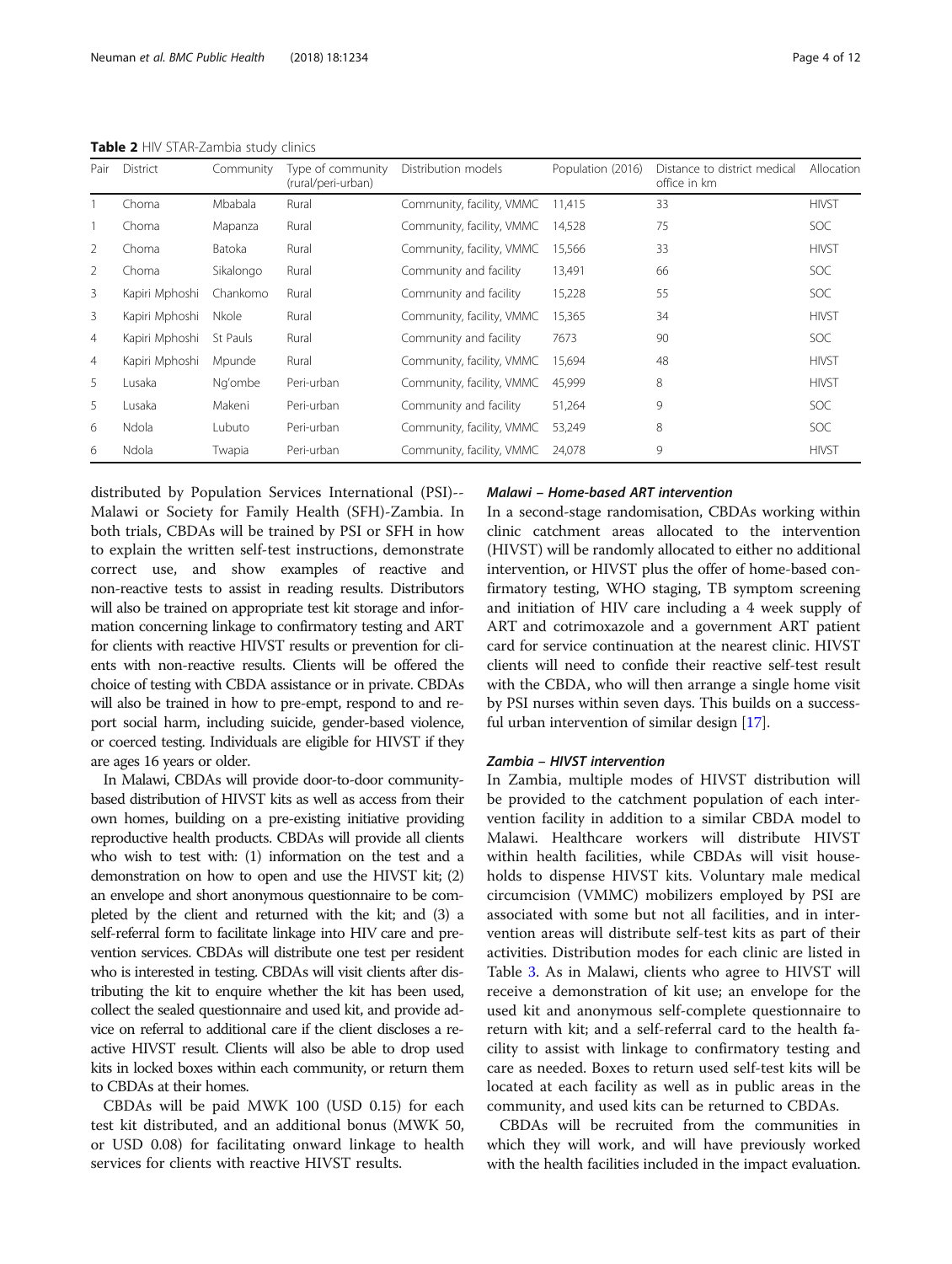<span id="page-4-0"></span>Table 3 Primary and secondary outcomes of HIV STAR-Zambia and HIV STAR-Malawi impact evaluations

| Outcome                                                                                            | Trial  | Data source                                          |
|----------------------------------------------------------------------------------------------------|--------|------------------------------------------------------|
| Primary outcome – community HIVST distribution                                                     |        |                                                      |
| Tested for HIV within past 12 months                                                               |        | Malawi, Zambia Self-report, endline household survey |
| Secondary outcomes - community HIVST distribution                                                  |        |                                                      |
| Fver tested for HIV                                                                                |        | Malawi, Zambia Self-report, endline household survey |
| ART initiation 6 months and 12 months after distribution begins                                    |        | Malawi. Zambia Routine data extracted from clinic    |
| Current ART use                                                                                    | Zambia | Self-report, endline household survey                |
| Circumcision within past 12 months (men only)                                                      | Zambia | Self-report, endline household survey                |
| Primary and secondary outcome – home-based distribution (Malawi only)                              |        |                                                      |
| Primary: Disclosure of a positive results to the CBDA during months 1 to 12 of intervention Malawi |        | CBDA post-test log book                              |
| Secondary: ART initiation between months 1 and 12 of the intervention                              | Malawi | Routine data extracted from clinic                   |

CBDAs and VMMC mobilisers will be paid using a performance-based structure (ZMW 5/distributed kit and ZMW 2.5/used kit returned, or USD 0.56 and 0.28).

### Standard of care (SOC)

In facilities allocated to the SOC arms, health facilities will provide HIV testing and ART initiation as dictated by national guidelines. In Malawi, pre-existing reproductive health CBDAs will continue providing services in standard of care areas.

#### Trial participants and procedures

The trial flow charts (Figs. [1](#page-5-0) and [2](#page-6-0)) illustrate the recruitment processes used during the two CRTs. In Malawi, all clinics offering ART in the study districts were eligible for inclusion. In Zambia, there were 109 clinics in four districts where HIVST would be distributed. Clinics hosting other HIV-related programs or that did not offer ART were not eligible for inclusion. Clinics were matched based on size of population served and, for peri-urban sites, distance from urban centre.

## Data collection

Repeated cross-sectional surveys will be used to evaluate the effectiveness of the intervention. Household survey data will be collected at baseline, before the intervention starts, and after at least 12 months of intervention delivery. Household surveys also include DCEs and questions on costs of testing for use in economic analyses. Contents of the baseline and endline surveys are online at: [http://hiv](http://hivstar.lshtm.ac.uk/protocols/)[star.lshtm.ac.uk/protocols/](http://hivstar.lshtm.ac.uk/protocols/)). In addition, process data on the number of tests distributed and used will be collected from individuals accepting HIVST by CBDAs and in questionnaires completed by clients themselves. Qualitative data will be collected for formative research and process evaluations. Table [4](#page-6-0) provides an overview of data collected for the STAR-Malawi and STAR-Zambia impact evaluations.

# Malawi – Survey data collection

Evaluation data will be collected from selected villages within the implementation area of each clinic (Fig. [3](#page-7-0)). Eligibility requirements for the evaluation villages will include:

- Location within the catchment area of an eligible ART clinic, with the clinic acting as the most dominant source of ART for the village.
- Presence of at least one active reproductive health CBDA prior to the study period.
- Population of at least 250 adults per village.
- Road access for most/all of the year.
- Sufficient distance and separation from administrative boundaries and other intended evaluation villages to minimise contamination between HIVST and control villages and missed linkage events from seeking HIV care at a clinic not included in the evaluation.
- Village delineation by natural boundaries (e.g., rivers, roads, forests, etc.)

Within evaluation villages, all households will be enumerated and a variable fraction will be surveyed to ensure that approximately 300 individuals within households will be included. Within selected households, all eligible household members ages 16 years and older will be surveyed with a short questionnaire including sociodemographic, testing, and sexual behaviour, and 20% of surveyed individuals will receive an extended questionnaire with added questions on HIV care and questions for economic evaluation. Baseline and endline surveys will be administered in different communities within each clinic catchment area.

### Zambia – Survey data collection

Evaluation data will be collected from an area outlined using a radius of approximately 3.8 km around a central point within the intervention and control areas. Within this area, blocks of 20–30 households will be defined using mapping software and numbered in a spiral sequence.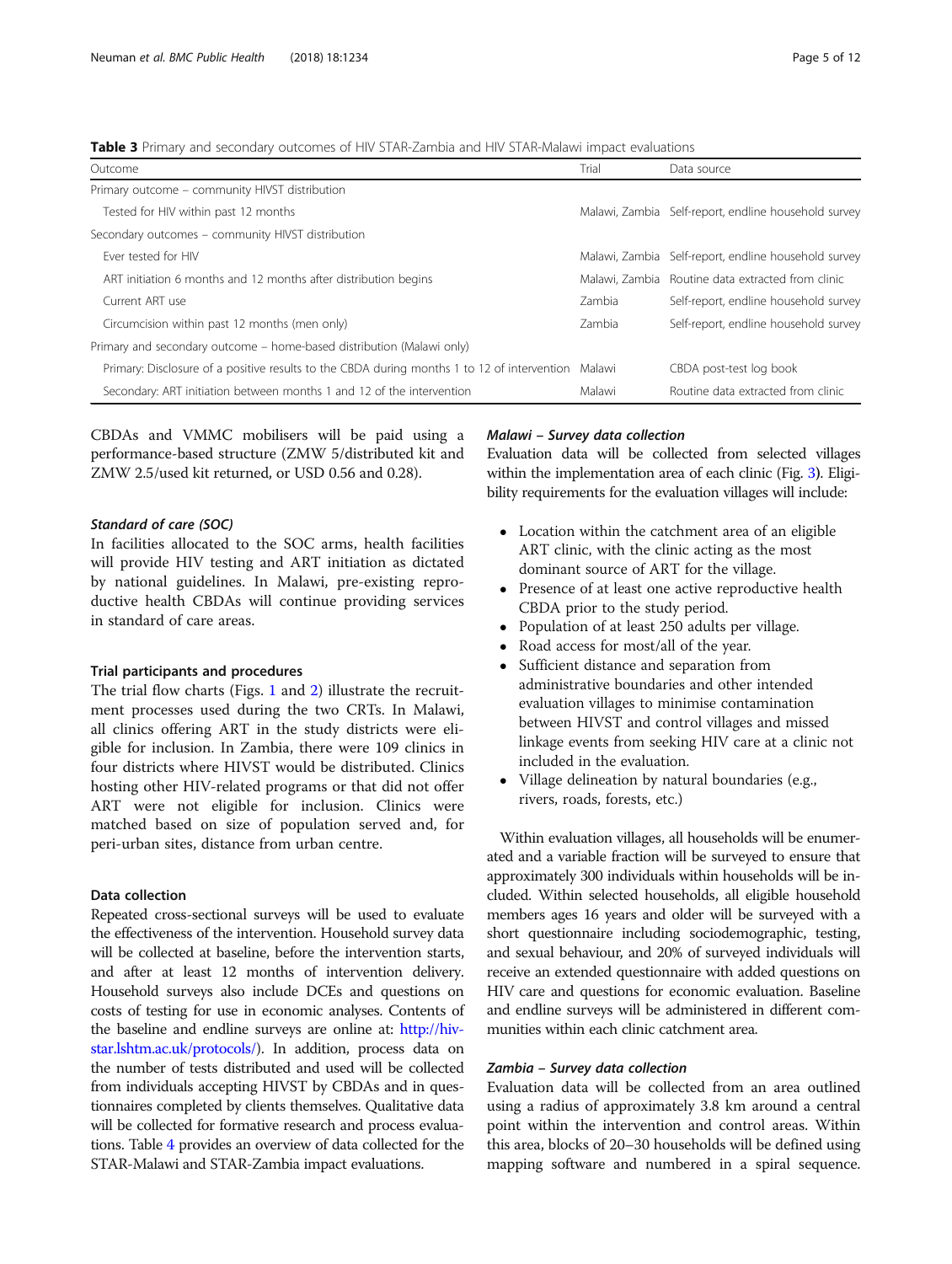<span id="page-5-0"></span>

Blocks to be visited at baseline will be determined using a random number generator. Within each randomly selected block, all households will be visited and all eligible household members ages 16 years and older asked to participate in the household survey. An independent sample of blocks will be generated for the baseline and endline surveys.

# Power calculations for survey data Malawi

The survey sample size was calculated to ensure sufficient power to identify a difference in the primary outcome between the HIVST intervention and standard care arms for the first stage randomization. The calculation accounts for clustering by incorporating the cluster coefficient of variation (k) using methods outlined in Hayes and Moulton  $[18]$  $[18]$ . The average cluster size was estimated to be 250–500 individuals, which is the typical size of a rural village based on previous experience working in Malawi, and a sample of 250 participants per cluster was used for the sample size calculations. We assume that the cluster coefficient of variation  $(k)$  was 0.25. Using 2010 Demographic and Health Surveys (DHS) data, the baseline proportion of adults tested in the last 12 months was estimated at 25% to 40% and ever tested at 42% to 60%. Using these assumptions, 11 clusters per arm will allow us to have 80% power to detect a 30% relative difference in recent HIV testing and a 45% relative difference in lifetime HIV testing between arms of the first stage randomization with  $α = 0.05$ .

## Zambia

As in Malawi, the survey sample size was calculated to ensure sufficient power to identify a difference in the primary outcome between those receiving the HIVST intervention and those receiving standard care, and uses similar methods. We estimated that the cluster coefficient of variation (k) was 0.2, and that cluster populations were larger than in Malawi. Using 2013–2014 DHS data, baseline rates for adults tested in the last 12 months is estimated to be between 28.6–57.1% (lower in men than women). For this sample calculation, we will assume a testing rate of 50% in the standard of care arm. For a two-sample comparison of matched proportions across 6 pairs of matched communities, we will have 80% power to detect a 50% relative difference in recent HIV testing if we recruit around 400 respondents per community, or 4800 respondents in total.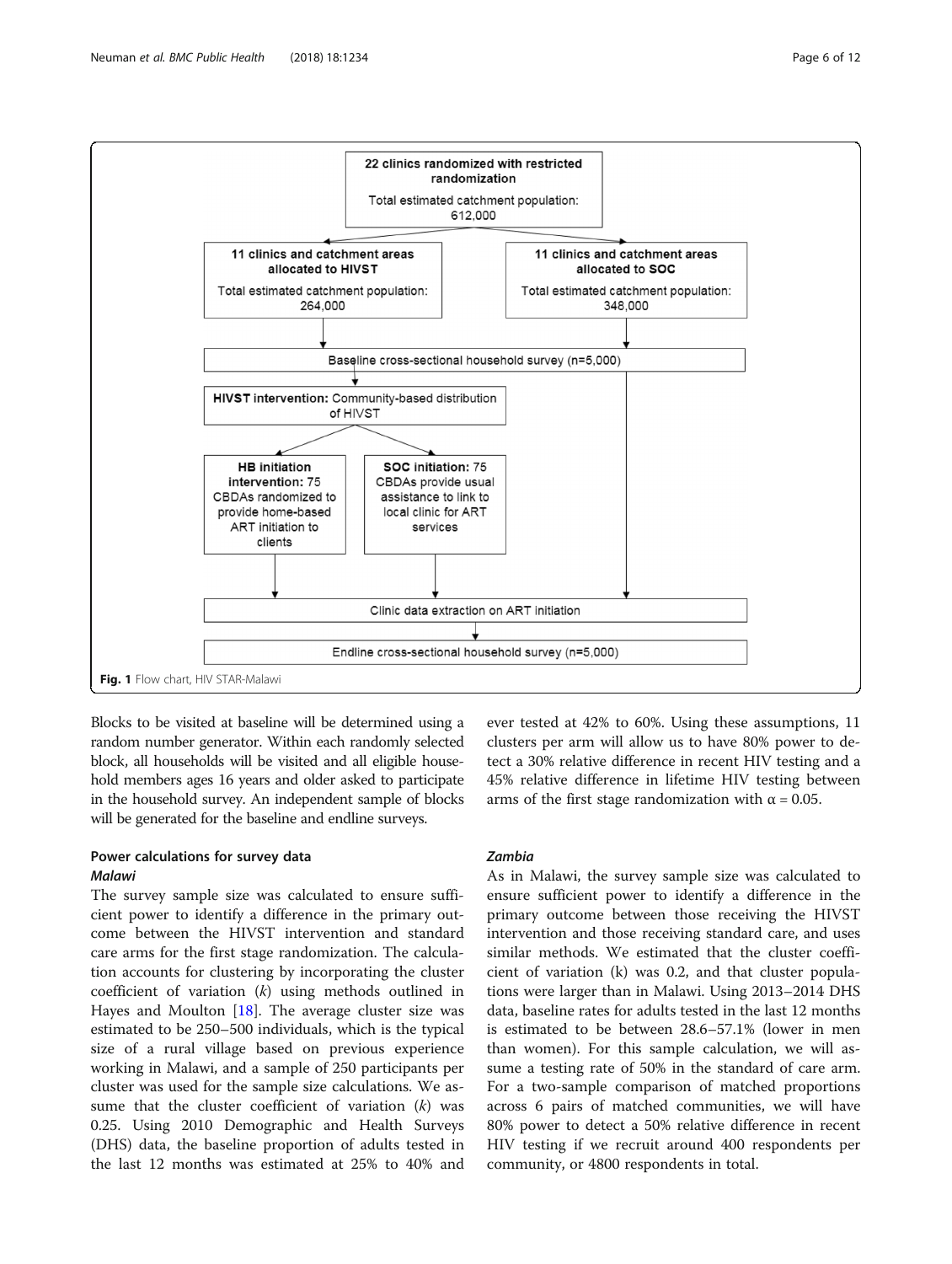

<span id="page-6-0"></span>

Table 4 Overview of data collected for HIV STAR-Malawi and HIV STAR-Zambia impact evaluations

| Data type              | Data collected                                                                                                                                                                         |                                                                                                                              |                                                                                                             |  |  |  |
|------------------------|----------------------------------------------------------------------------------------------------------------------------------------------------------------------------------------|------------------------------------------------------------------------------------------------------------------------------|-------------------------------------------------------------------------------------------------------------|--|--|--|
|                        | Pre-intervention                                                                                                                                                                       | During intervention period                                                                                                   | 12 months after intervention begins                                                                         |  |  |  |
| Household survey       | • Ever tested<br>• Tested within past 12 months<br>• Current ART use<br>• Self-reported circumcision status                                                                            |                                                                                                                              | • Ever tested<br>• Tested within past 12 months<br>• Current ART use<br>• Self-reported circumcision status |  |  |  |
| Clinic data extraction | ART initiations from each study<br>clinic by sex, age, self-testing status                                                                                                             |                                                                                                                              |                                                                                                             |  |  |  |
| CBDA M&F data          |                                                                                                                                                                                        | • Number of kits distributed<br>• Sex and age of persons receiving kits<br>• Barcode on test kit to link with returned kit   |                                                                                                             |  |  |  |
| Client-returned kit    |                                                                                                                                                                                        | • Used test kit<br>· Self-completed questionnaire with test<br>result, client sex, age<br>• Barcode linking to CBDA M&E data |                                                                                                             |  |  |  |
| Oualitative data       | • Situational analysis and community<br>mapping (ZM, MW)<br>• Cognitive interviewing on IFUs (ZM, MW)<br>• Formative research on attitudes and<br>preferences toward self-testing (ZM) | • Process evaluation (ZM)                                                                                                    |                                                                                                             |  |  |  |
| Fconomics data         | • DCEs to understand preferences for<br>testing and linkage<br>• Costs of health facility based HIV<br>testing at baseline                                                             |                                                                                                                              | • Costs of HIV testing, including<br>self-test distribution models                                          |  |  |  |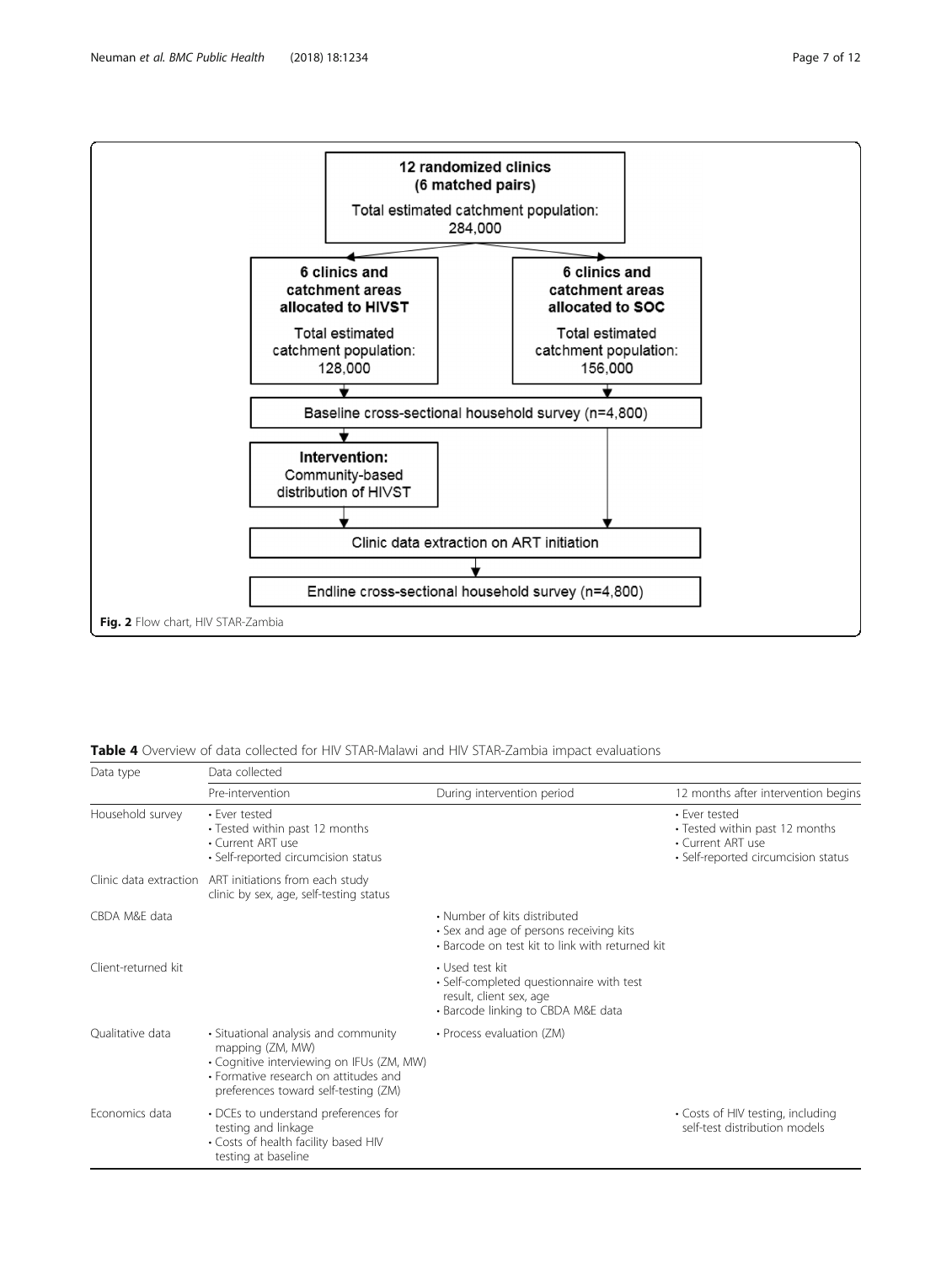<span id="page-7-0"></span>

### Randomization

The Malawi trial includes two stages of randomization. In the first stage, clinic catchment areas will be allocated to HIVST or standard of care arms using restricted randomization. To ensure that intervention and standard of care clinics are evenly distributed geographically across the study area, we will restrict the number of intervention clinics in each district, with larger districts to include at least 35% intervention clinics. We will balance arms in terms of number of testers, proportion of positive tests, and total catchment population across clinics. The study statistician (MN) provided a list of 1000 eligible randomization combinations to the study team and the final randomization scheme was selected in a public ceremony in Blantyre, Malawi on 21 March 2016.

In the second-stage randomization, we will randomize all CBDAs providing HIVST to home-based initiation of ART or standard of care at a 1:1 ratio. CBDAs will be randomized in blocks of varying sizes from 2 to 12 CBDAs, with the distribution of block sizes following Pascal's triangle (i.e., 1:5:10:10:5:1).

In Zambia, clinics will be randomized 1:1 within matched pairs to receive the HIVST intervention or standard of care. Randomization was conducted by the statistician (BH) and was completed on 24 June 2016.

# Outcome evaluation and measurement

## HIVST intervention

The primary outcome of the HIVST evaluation in both Malawi and Zambia is the proportion of village residents (16 years and above) who tested for HIV within 12 months after the beginning of the intervention period. Outcome data (numerators and denominators) will be collected during an endline household survey.

Secondary outcomes for the Malawi study include the proportion who report ever HIV testing, and the proportion initiating ART at clinics for participant residents in evaluation areas during months 1 to 12 of intervention. Outcome data (numerators and denominators) for ever

testing will be collected during an endline household survey. ART initiation data will be extracted from clinic records at 3-month intervals, and the allocation status of each individual in the clinic records will be ascertained using the client's village of residence. Denominator data will be village adult population counts.

Secondary outcomes for the Zambia study include reported HIV testing during the intervention period, reported lifetime testing for HIV, self-reported current ART use, ART initiation, and self-reported recent circumcision for men. Data to measure these HIV testing, current ART use, and recent circumcision will be collected in the household endline survey. ART initiation will be measured using routine facility data on ART initiations.

### Malawi – Home-based ART intervention

The primary outcome for the second-stage randomisation of CBDAs to home-based initiation or clinic referral will be the number of participants (16 years and older) disclosing a positive result to the CBDA during months 1 to 12 of the intervention. Status disclosure is captured through returned self-completed questionnaires by the CBDAs.

The secondary outcome for this second-stage randomisation will be ART initiation rates for participants (16 years and older) during months 1 to 12 of intervention. Data to measure ART initiation will be collected in two different ways: for the HIVST testing intervention, data will be extracted from routine facility ART records as for Zambia. For the home-initiation versus facilityinitiation linkage intervention, ART initiations will be identified through collection of "self-referral forms" provided to all clients that include CBDA identification information and data on the type of HIV care received. In the SOC arm, self-referral forms will be collected from health facilities. In the home-based-initiation arm, selfreferral forms are collected from health facilities or the study nurse providing HIV care at home. Counts of self-referral forms will be compared to calculate differences in ART uptake across arms.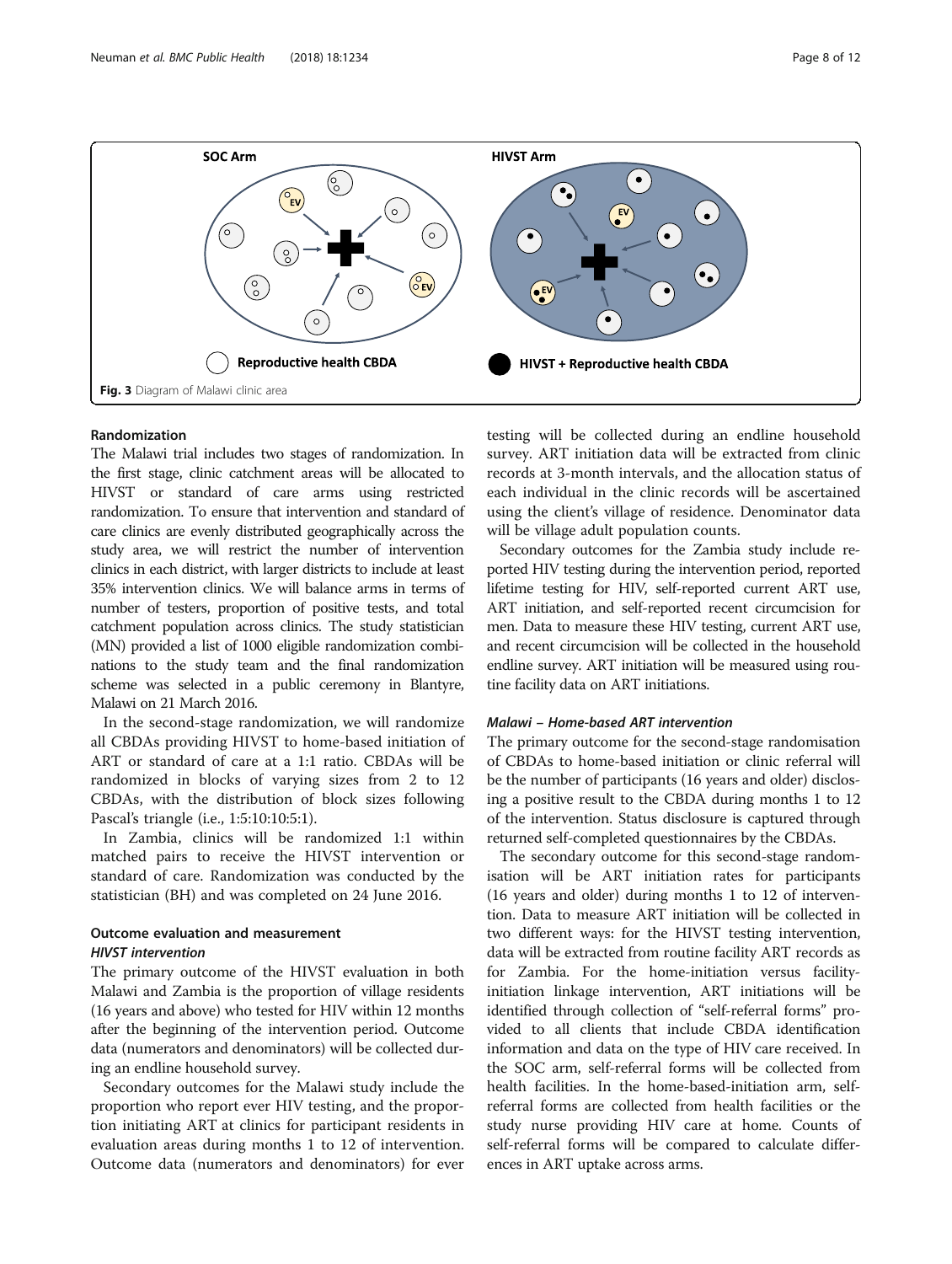## Blinding

Because of the nature of the interventions, neither clients, distributors nor data collectors, will be blinded to the allocation status. However, analyses will be conducted on data with identification arm allocation removed, and the trial statisticians (MN, KF, BH) will be un-blinded only after data have been finalized.

#### Data management

Quantitative data will be captured using electronic devices (tablets). In Malawi, program data will be extracted onto optical character recognition forms and processed into a dedicated database. Incoming electronic data will be checked regularly for errors, with supplemental training provided to field staff if required. All quantitative data will be cleaned and analysed using Stata 14 or 15 [\[19\]](#page-11-0). All participants will be assigned a study ID number. Their names will not be linked except through paper-based recruitment logs, which will be stored in locked cupboards. Similarly, in Zambia, quantitative client-level program data will be captured using electronic devices by CBDAs onto a platform based on Open Data Kit (ODK), an open source platform that allows for data collection through the use of mobile devices in real time and offline. From the CBDA, data will be uploaded to a central computer at SFH Head Quarters via the internet on a weekly basis, and data will be password-protected to ensure confidentiality. No client names will be collected, with linkage of client data instead using barcoded unique identifiers.

Qualitative data will be recorded in two forms – observational notes and digital audio recordings – and cross-referenced for accuracy. The audio file will be transcribed verbatim, and then will then be translated into English. All data will then be transferred to and coded using a qualitative data analysis software package, such as NVivo 10 [[20](#page-11-0)].

As described elsewhere [\[21\]](#page-11-0), data on costs will be extracted from project, PSI, and Ministry of Health records of expenditure including transport and training, unit costs, and salaries. Time and motion studies will be used to estimate the proportion of time spent on HTS by staff with multiple duties. Patient direct and indirect costs incurred to access HIV testing will be identified by interview at baseline, and for HIVST by interview at endline, surveys. Anonymized data will be made available in a public repository after the project is completed and findings disseminated.

### Fidelity of intervention and process evaluation

Quantitative monitoring and evaluation will be used together with qualitative process evaluation data to assess the following questions:

 Have HIVST kits been distributed in *communities, and to whom?* This will be assessed quantitatively using monitoring and evaluation data collected by CBDAs, as well as information provided by clients on the self-completed questionnaire returned with the used test kit. This will be used to assess the volume of distribution in different areas and demographics of recipients, and whether these characteristics changed over time.

- Have people in the intervention communities received and used HIVST kits? This will be assessed quantitatively using the self-completed questionnaire returned with the used test kit and the endline household survey by asking whether households were visited by CBDAs and received HIVST kits. These data will examine whether the intervention reached the expected population. Households in both intervention and SOC arms will be asked about CBDA visits to assess contamination.
- Do potential test users know how to receive care or prevention services? This will be assessed within the household survey at baseline and endline, and will be important for understanding whether clients could link to additional care following testing.
- Would test users recommend self-testing to their **family or friends?** This will be assessed within the endline household survey, and will be used to understand whether self-testing was a generally positive experience.

A qualitative process evaluation will also be conducted for each impact evaluation, following up on the issues described above. Qualitative research related to the trial is discussed in greater detail below.

# Reporting of social harms and adverse events

While HIV testing programs are well-established in these settings, concerns remain about the possibility of HIVST leading to harmful reactions from self-testers, their partners, or their families. We will assess social harms (including all forms of gender-based violence, any physical injury or related hospitalization and death due to assault) related to the self-testing intervention using a community reporting system established in each study cluster. Adverse events (AE) and serious adverse events (SAE) will be monitored for both trials.

In Malawi, social harm and AEs disclosed by clients to CBDAs will be recorded and followed up by PSI staff and local researchers. Active community-based reporting systems, with members pre-identified through social mapping, will also be established in the evaluation villages to report social harms. In Zambia, social harm and AEs will be tracked within a reporting system including CBDAs, local health clinics, community leaders and CBDA supervisors. CBDAs will be asked to follow up with clients experiencing serious events related to HIVST as well as any action taken. AEs will be categorized by severity, with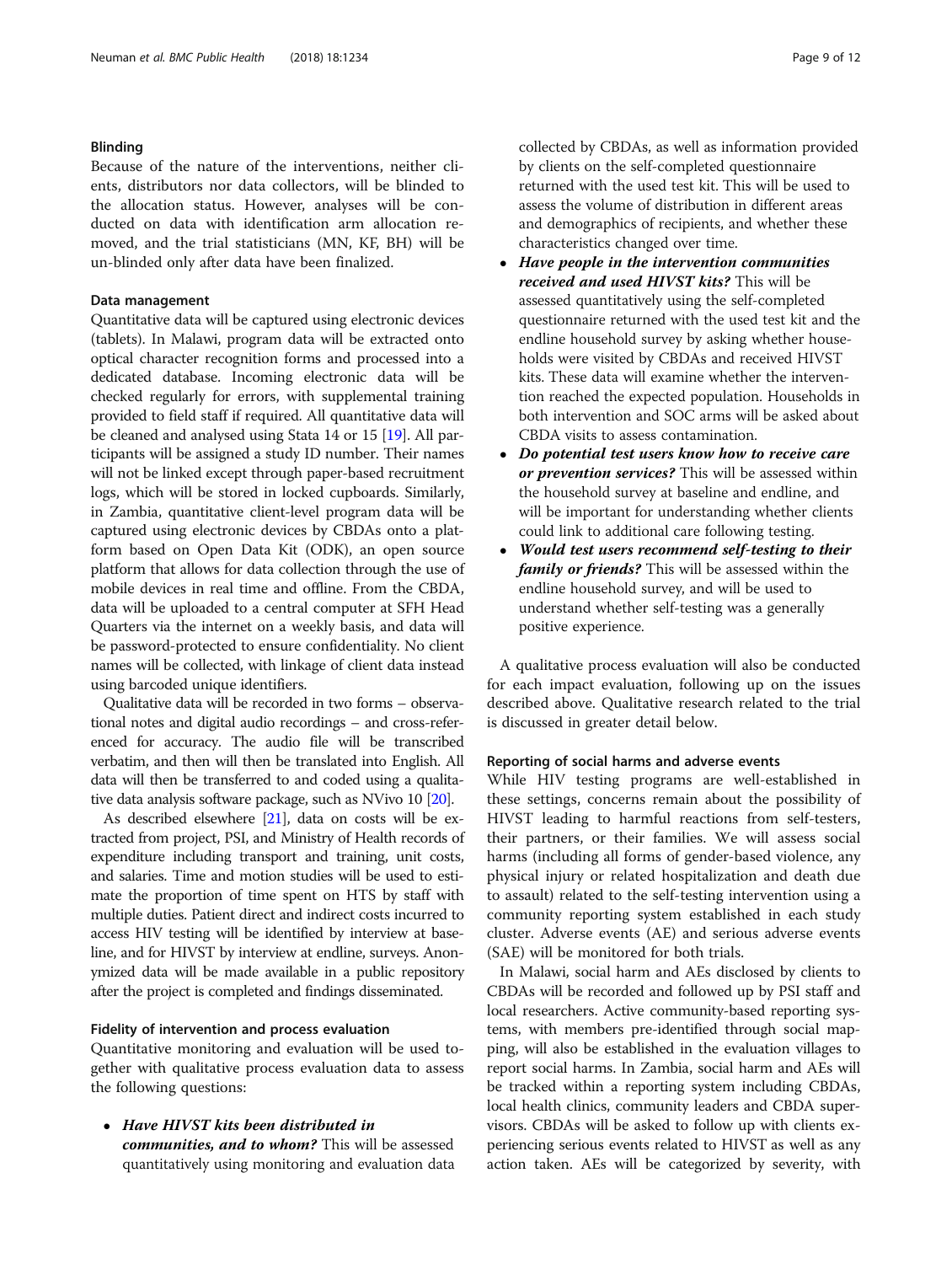SAEs including death, hospitalization, or violent assault within 30 days of a reactive HIV self-test. SAEs will be reported immediately to the principal investigator, while other AEs will be logged and reported regularly to the study team and technical advisory group (TAG).

In addition, we will use questions within the household survey on recent testing experiences to assess whether any HIV tests were coerced, whether clients regretted testing at the time of the test or at the time of the survey. These questions will be asked for all recent HIV tests, including both HIVST and standard HTS. We will also ask women participating in the survey about experiences with IPV at baseline and endline. Finally, we will assess the prevalence of perceived HIV-related stigma in the community at baseline and endline, to assess whether these beliefs change as a result of the intervention.

### Trial analysis

All analyses will be completed in Stata 14, on an intention-to-treat basis, and will use methods appropriate for CRTs with a small number of clusters [\[18](#page-11-0)]. Reporting will conform to the 2010 CONSORT statement as applicable to cluster randomized trials [[22\]](#page-11-0).

Analyses will be conducted separately by country. Initial analyses will compare characteristics of households and respondents across arms at baseline. These baseline analyses will be completed before analysis of endline data begins. Characteristics of households and respondents at endline will be summarized by arm, so that imbalances can be accounted for in our final analysis. Missing data will be examined for each variable and for each cluster or individual participant. A systematic assessment of missingness will be conducted to ascertain the reason and possible mechanism for missing data by identifying the quantity of missing data and patterns within the data. Missingness will be examined by cluster and between randomised arms to assess for systematic biases.

Primary and secondary trial outcomes will be compared using cluster-level unadjusted and adjusted means of recent testing. The analysis will give each cluster equal weight. For the unadjusted analysis, the overall prevalence of the outcome for each cluster will be calculated, and a log transformation will be applied to the prevalence for each cluster if needed. If there are any clusters with no events, one event will be added to all clusters so that the log transformation can be conducted. The mean and standard deviation of the log prevalence will be used to obtain the geometric mean and associated 95% confidence intervals for each trial arm.

For the adjusted analysis, a two-stage approach will be used. First, a logistic regression model including individuallevel adjustment factors but not trial arm will be fitted, and predicted probabilities from this model used to estimate the ratio of observed to expected outcome events for each

cluster. This ratio will be log transformed, and a t-test of the difference between logs by arm will be used to estimate the prevalence ratio, 95% confidence interval, and p-value. For both unadjusted and adjusted analyses, we will report risk ratios and risk differences. If adjustment for clusterlevel factors is considered necessary, this will be conducted at the second stage using linear regression of the log ratio of observed and expected values on arm and cluster level factors, with appropriate adjustment for the degrees of freedom. The adjusted analysis will serve as the primary analysis of each trial. Sensitivity analysis for the primary outcome of recent test for HIV will be carried out by comparing complete case analysis results with those where missing outcome status are re-classified as yes and no.

### Economic analyses

### Costing and cost effectiveness studies

The costing analysis will estimate the societal-level costs of community distribution of HIVST, both from the perspective of the health provider and the user, and will compare the costs of community HIVST distribution with standard HTS. The costing study will feed into estimates of cost-effectiveness, which will be projected on different time scales and population levels.

Full financial and economic costs from the providers' perspective will be collected from PSI/SFH and from public health care facilities. User costs of accessing existing and new forms of HIV testing and linkage to care will be gathered using the extended baseline and endline questionnaires. Costing tools will be used in conjunction with service-related financial and activity reports in order to determine the unit costs of providing HTS and subsequent HIV care. We will also carry out detailed micro-costing, including time and motion studies, to clinics assigned to the intervention and control arms of the impact evaluation. This will help to identify instances of reduced crowding in ART clinics due to HIVST decentralisation. Gathered costing data will be used to conduct an economic evaluation, using decision-analytic modelling, to compare the costs of the different HIVST models to standard HTC models. Key outcomes will include the incremental cost per Disability Adjusted Life-Year (DALY) averted, which will allow the cost-effectiveness of HIVST and linkage to care models to be determined.

### Discrete choice experiments

This study will administer two DCEs within baseline household surveys in Malawi and Zambia to inform HIVST implementation strategies. The first DCE will investigate preferences regarding delivery of HIVST relative to standard-of-care HTS, while the second DCE will evaluate preferences for linkage to onward HIV testing and care services [\[8\]](#page-11-0). We will sample approximately 500 participants for each DCE to allow for analysis of relative strength of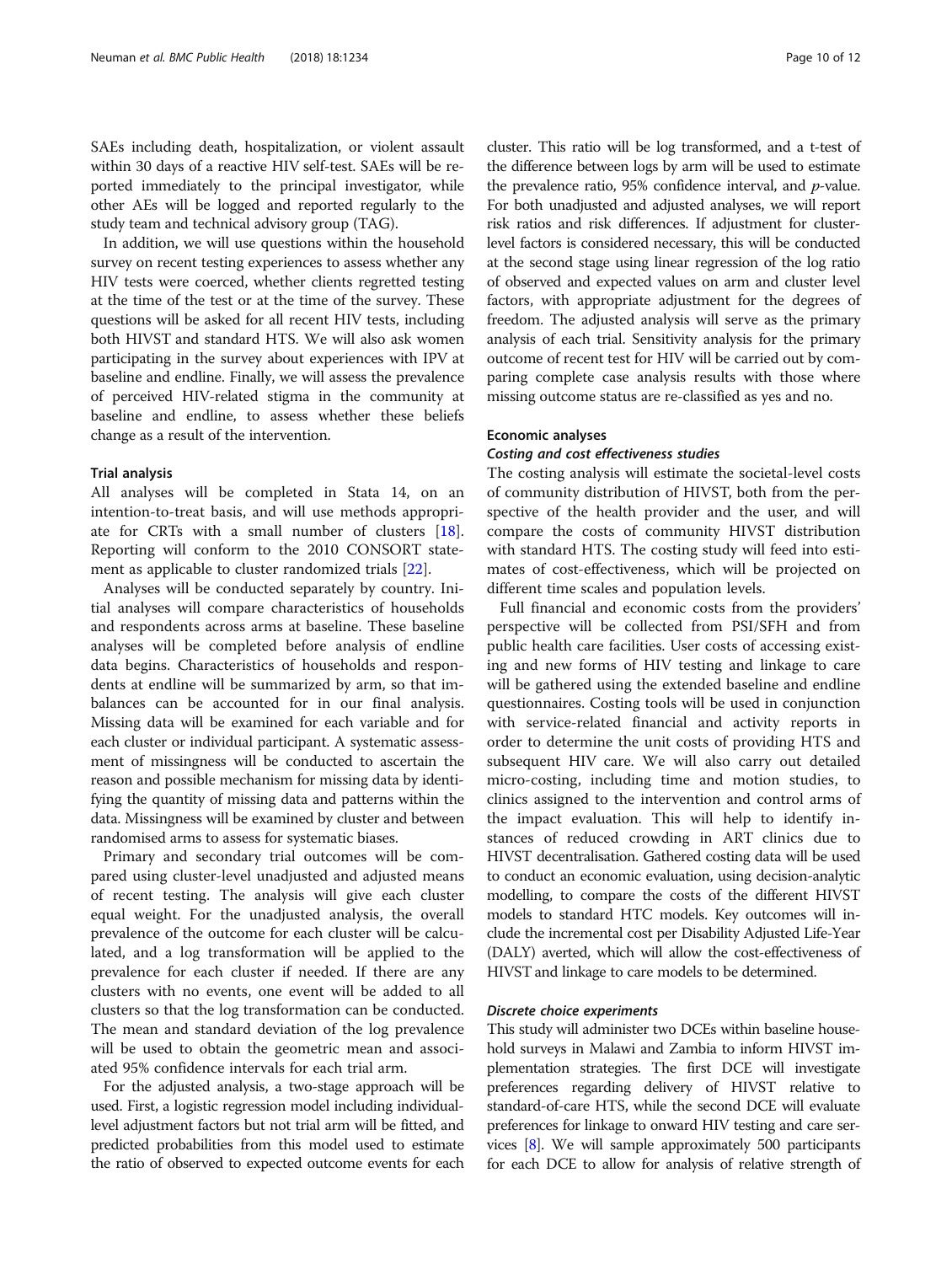preferences among the general population as well as among key sub-groups such as men and adolescents [\[23](#page-11-0)]. Participants will be randomly allocated to one of the two DCEs. We estimate HIV prevalence of 8.8% and 13% respectively in Malawi and Zambia [\[24](#page-11-0), [25](#page-11-0)]. Respondents reporting HIV positive statuses were administered the linkage DCE. To elicit meaningful responses, the interviewer will present the HIV self-test kit to respondents and demonstrate the self-testing process at the beginning of the DCE.

Our analysis will include a simple multinomial logit and more complex choice models, such as mixed multinomial logit, latent class model and generalized multinomial logit model, to explore preference heterogeneity [[26\]](#page-11-0). Socio-demographic characteristics and HIV-related experience will be explored to understand how they may influence respondents' preferences.

### Qualitative research

Qualitative research related to the CRTs will include both exploratory and explanatory research as well as triangulation of findings across quantitative and qualitative methods. In the initial formative phase exploratory research will include an analysis of preferred self-test distribution models by age and sex to create an understanding of the concerns and preferences of various typical testers or 'archetypes'. Results from preliminary analysis will be communicated to and discussed with implementers designing communications and marketing strategies as well as distribution models to shape delivery of self-tests. The formative research will also identify definitions and interpretations of harm among anticipated users, enabling us to better understand language around harm and coercion and to report harms using locally understood definitions. In-depth interviews with participants from the target populations will assess users' cognitive understanding of instructions for use and ability to conduct tests, enabling us to develop support materials that optimise HIVST performance. Findings from these 'cognitive interviews' will also underpin the development of a training curriculum for distributors that addresses community concerns, demonstrates correct use of kits, and supports onward linkage. Finally, key informant interviews will be used to identify processes for and barriers to regulation of HIVST by national governments. As the study progresses we will undertake additional interviews with individuals and communities who have used HIVST to describe their experiences and help to probe behaviours around uptake, linkage, and coercive testing.

To facilitate cross-country qualitative research, we will establish an inter-country network of qualitative researchers (the qualitative research network) in STAR. This will allow for a robust analytical approach to the inter-country analysis of the qualitative findings that is interactive, collaborative and rooted in a strong understanding of the local contexts. Common data collection tools, sampling and coding frames will be developed iteratively through multiple rounds of joint discussion and analysis will thus feed into and be informed by the larger trial as an essential part of trustworthiness. We will use a framework approach to our qualitative analysis that will allow for both deductive and inductive themes to be captured and inform the larger trial at various stages as outlined above.

### Trial management

The trials will be overseen by an independent TAG, composed of up to six members who will be experts in research, health systems, policy, human resources and community health. The TAG meets semi-annually to review summaries of survey and monitoring and evaluation data, review any reports of severe adverse events or other social arms, and to assess the progress of these impact evaluations and other STAR research projects more generally. Both impact evaluations are short, pragmatic evaluations, and HIV self-testing is an established intervention. We do not expect substantial harms to result from the intervention, and will not establish a separate data safety monitoring board..

#### Interim analysis and stopping rules

Interim survey data will be collected in intervention locations only to assess uptake of the intervention. These data will be collected between 4 and 6 months after the beginning of the intervention. Summaries of process and survey data will also be reviewed by the TAG. Frequencies of key process and outcome indicators will be distributed internally and to the donor. Because the intervention period will be brief and because we expect that there will be no substantial adverse impacts of the intervention, we will not establish a stopping rule for either study..

### **Discussion**

The STAR-Malawi and STAR-Zambia trials will provide rigorous evidence of whether community-based HIVST distribution is effective at increasing HIV testing uptake in rural and peri-urban communities in sub-Saharan Africa. Results from both CRTs and other STAR research will be used by local ministries to develop plans for self-testing in national HIV testing plans, and will be integrated into updated guidance for implementation of HIVST programmes by the WHO and other international organizations.

#### Abbreviations

AE: Adverse events; ART: Anti-retroviral therapy; CBDA: Community-based distribution agents; CONSORT: Consolidated standards of reporting trials; CRT: Cluster randomized trial; DCE: Discrete choice experiments; DHS: Demographic and health survey; HIV: Human Immunodeficiecy Virus; HIVST: HIV self-testing; HTS: HIV testing services; IPV: Intimate partner violence; MWK: Malawi Kwacha; ODK: Open data kit; PHIV: People living with HIV; PSI: Population Services International; SAE: Severe adverse event; SFH: Society for Family Health; SOC: Standard of care; STAR: Self-Testing AfRica; TAG: Technical advisory group; USD: United States Dollars; VMMC: Voluntary Medical Male Circumcision; WHO: World Health Organization; ZAMRA: Zambian Medical Regulatory Authority; ZMW: Zambian Kwacha

#### Acknowledgements

Not applicable.